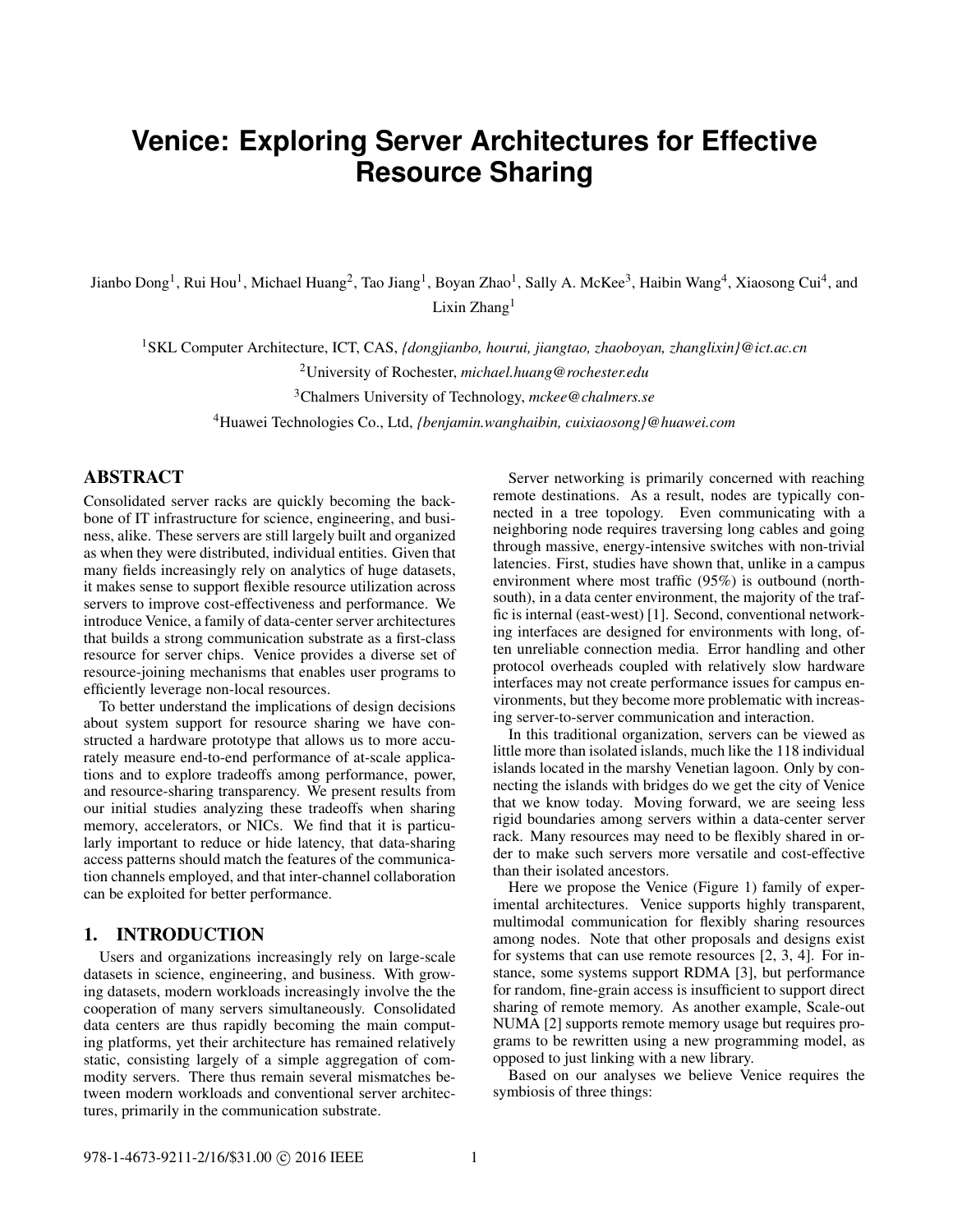- 1. Integration of communication: To minimize latencies, the interconnect fabric needs to be directly integrated on-chip rather than accessed via I/O buses and adapters.
- 2. Multi-modality: To translate raw fabric capabilities into application performance benefits, the architecture and software stack must support common communication patterns for resource sharing. These include explicit communication and remote memory accesses at both coarse and fine granularities.
- 3. Transparency: The system needs to provide interfaces that not only minimize user-level runtime overheads but require few, if any, changes to user programs.

The designs for other proposed systems that share remote resources [2, 3] are often evaluated with simulations that are subject to biases introduced by the assumptions and abstractions that we necessarily build into our modeling tools. To better understand some of the design issues and their implications, we built an experimental prototype that faithfully implements remote accesses within a cluster.

Accessing remote resources will always be less efficient than accessing local ones, and sharing beyond some distance may not be profitable. Even with the support Venice provides, the resources within a collection of servers cannot appear completely "flat". Venice makes resources appear flatter, though, by utilizing them more efficiently. It represents a first step in exploring the design space of effective server architectures, but several important questions remain to be addressed in greater depth, e.g., fault containment and scalability. Nonetheless, this paper makes three main contributions to the design of data-center server architectures:

- We propose a novel architectural design;
- We construct and study a fully functional hardware prototype — an instance of a Venice architecture to expose technical issues and provide faithful evaluations of long-term system behavior; and
- We discuss design rationales, experimental results, and some lessons learned to instill a more concrete understanding of the opportunities, limitations, and challenges of resource sharing in server environments.

Our experiments show that fully utilizing communication channels requires that the granularity of communication (e.g., page, block, or cacheline transfers) match the fabric capabilities. In particular, low latency is crucial for finegrained communication, and thus hiding and/or reducing latencies is necessary for efficient resource sharing. Finally, when a node integrates multiple communication channels, inter-channel collaboration delivers the best performance.

# 2. RELATED WORK

The most common resource-sharing examples are symmetric multiprocessor (SMP) and hardware distributed shared-memory (DSM) systems that target scientific and high-performance computing (HPC). Such systems deliver high performance, but they also come with high price tags [5, 6, 7]. More cost-effective software DSM systems incur significant overhead maintaining cache coherence [8, 9]. Like us, other researchers have studied leveraging remote idle memory for swap space [10, 11, 12], checkpoint storage [13], or file caching [14, 15], but these solutions retain fabrics intended for HPC communication, not data center traffic. Note that resource utilization in systems targeting HPC is notoriously low, which drives the TCO unacceptably high for clouds.

Many higher-end HPC systems employ specialized interconnects to support efficient communication. For instance, the Cray T3E uses a custom ASIC to instantiate a 3D torus network that provides much higher bandwidth, faster chip interfaces, and better scalability than previous systems [16]. Other examples include the IBM PERCS switchless interconnect [17], the Tofu interconnect for the Fujitsu K supercomputer [18], and the TianHe-1A interconnection fabric [19]. These expensive, custom solutions are intended to support MPI, sockets, and PGAS language-based HPC applications having very different traffic patterns from data center software. Their first-order design goals are performance and reliability, not low power, high density, incremental scaling, and flexible resource sharing.

In contrast, AMD SeaMicro's Freedom Fabric [20], Calxeda's Fleet Fabric [21], and Intel's Rack-Scale Architecture [22] specifically target cloud platforms. These highdensity computing fabrics disaggregate the compute, memory, and storage capacities within a rack to support more flexible resource sharing and scaling, but the latter two sacrifice software transparency by implementing custom APIs. Intel RSA introduces high-speed, fat bandwidth (off-chip) silicon photonic links [22]. This architecture also supports logically composing physically separated pooled resources. Finally, PCIe has also been explored as a low-cost, flexible, but lower-performing data center interconnect [23, 24, 25].

Researchers have also begun pursuing promising approaches to remote resource sharing in data center platforms. For instance, Lim et al. [26, 27, 28] introduce disaggregated memory, which allows multiple compute blades to access dedicated memory blades via HyperTransport or PCIe interconnects. Novakovic et al. [2] propose Scale-out NUMA (so-NUMA), an architecture, programming model, and communication protocol for using remote memory. They use an RDMA-inspired programming model and a stateless messaging protocol on top of a NUMA memory fabric. Putnam et al. [29] implement Catapult, which accesses distributed accelerators through an FPGA-based network. All these projects focus on sharing one specific remote resource, whereas Venice provides a common substrate to enable experimentation with more holistic approaches to sharing multiple types of resources. Note that so-NUMA and disaggregated memory have thus far been explored only in simulation, which necessarily abstracts away many low-level details of hardware implementation. In contrast, we provide a hardware vehicle to facilitate more realistic design-space exploration. The current prototype is thus a strawman experimental system, not an end-product.

## 3. THE VISION FOR VENICE

To better explain the composition and operation of our proposed Venice architectures, we start with a concrete ex-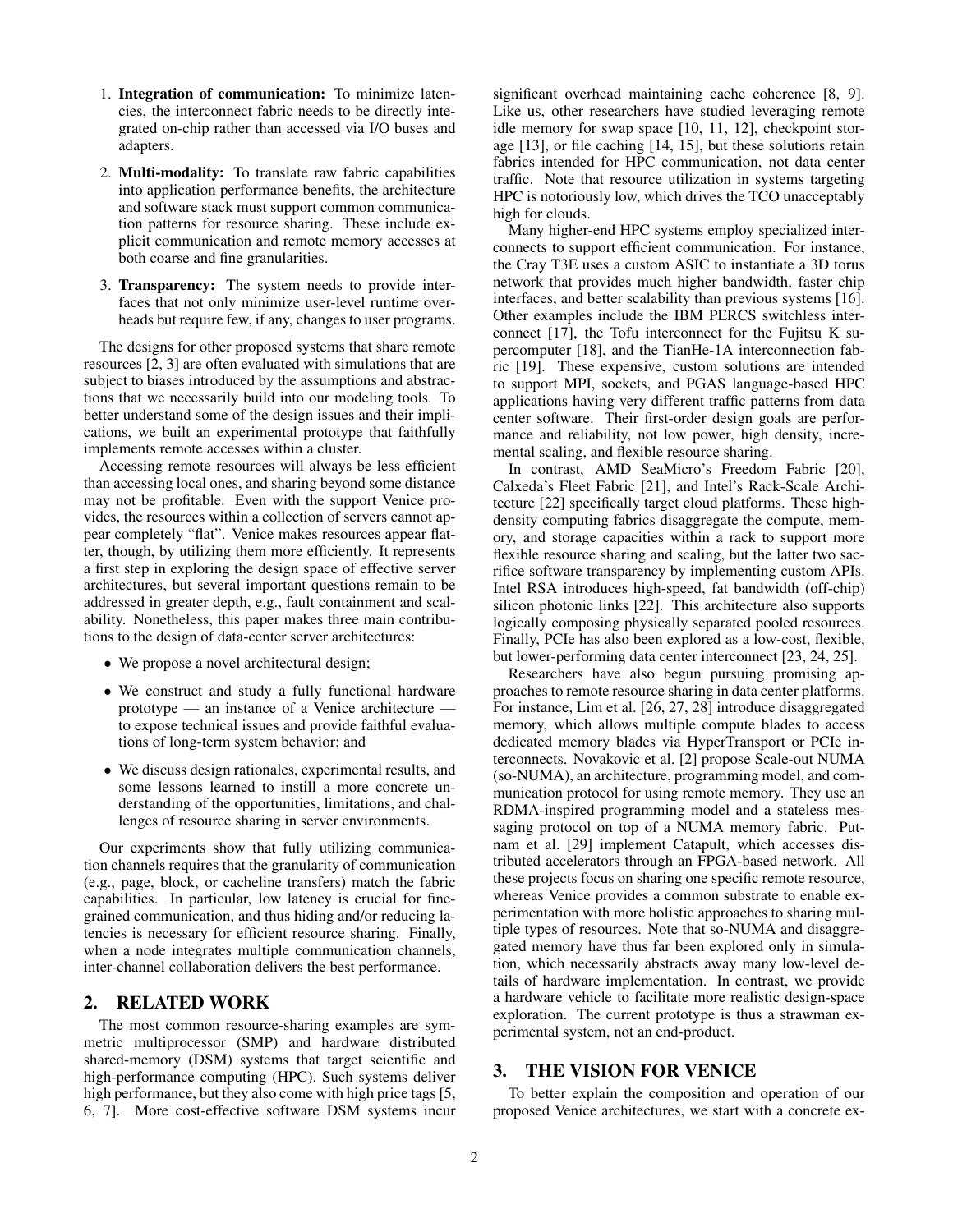

Figure 1: Venice architecture organization

ample of a likely memory-sharing scenario. We then discuss the high-level structure of Venice support for such sharing.

Consider a node running an in-memory database like Redis. In a conventional server, each node has its own fixed set of resources, including memory. The DB application can find out the memory size, and it may execute system calls to request *all* of it. Venice systems report memory availability to software running on a Monitor Node (MN), much like a NameNode in a Hadoop system (① in Figure 2). When a node requests more memory than is locally available, the kernel memory manager sends a request to the MN (②). The  $MN<sup>1</sup>$  finds an appropriate donor node, tells the donor's software agent to hot-remove a portion of its memory, sets up a Venice interface to service requests to that region (③), and tells the recipient node to hot-plug the newly acquired memory region and to set up its own Venice interface (④). Once this connection is established, accesses to the borrowed region on the recipient node are intercepted by hardware and routed to the donor node.



Figure 2: Memory sharing flow diagram

The ability to access remote resources exists in many current systems — e.g., modern systems allow remote memory access via RDMA over a fast network [30]. But such capabilities are not designed with true resource sharing in mind and do not perform well enough to use remote resources as if they were local. At the other end of the spectrum, tightly coupled shared memory architectures have the most flexibility for resource sharing. Shared-memory systems let nodes share the same resource *simultaneously* and provide finegrained flexibility, but maintaining cache coherence and consistency models incurs large performance and energy costs. This makes large-scale shared-memory systems too expensive to deploy in cost-conscious data centers.

Venice architectures will break the traditional boundaries of physical nodes (Figure 1). Each Venice node can easily (transparently to user-level applications) and efficiently (with tolerable latencies) utilize idle remote resources. Recall that multiple requesters only use the same resource via time sharing. To enable such resource sharing, our prototype Venice system embodies three layers of support.

Resource sharing fabrics: Historically, conventional networks were non-central system components with long connections over unreliable media and deep software stacks, which makes them a poor match for datacenter traffic. And although PCIe provides a straightforwad interface by which to connect nodes, but it was designed for peripheral management, and current implementations perform poorly for fine-grained communication. In contrast, Venice systems are more sensitive to fabric performance, especially latency. To reduce communication overheads, our prototype (1) integrates the fabric directly on chip, avoiding speed bumps in the I/O buses, adapters, and converters; (2) employs an ultra-lightweight protocol intended for short-distance links in reliable, well controlled data center environments; and (3) avoids relying on large, distant switches (as in Ethernet or IB) that further contribute to performance overheads for common-case usage of proximal resource sharing, e.g., within a rack.

Mapping and joining mechanisms: Raw interconnect performance is useless if user-level software must traverse thick layers of middleware to access remote resources. Venice architectures thus accelerate common tasks in hardware. Venice supports a set of efficient resource-joining mechanisms that maintain user-level transparency. For example, accessing remote memory via CRMA (through load/store instructions) requires no special API, and the software abstraction layer removes the need for applications to be aware of accelerator location.

Runtime management: The previous two layers provide the mechanisms to use remote resources. Venice runtime systems then manage the allocation and release of those resources. An agent on each node periodically collects resource usage information and reports it to the central MN. When a node needs resources beyond its local capacity, it

<sup>&</sup>lt;sup>1</sup>Note that the MN must be spared to avoid a single point of failure; our small prototype does not yet implement this redundancy.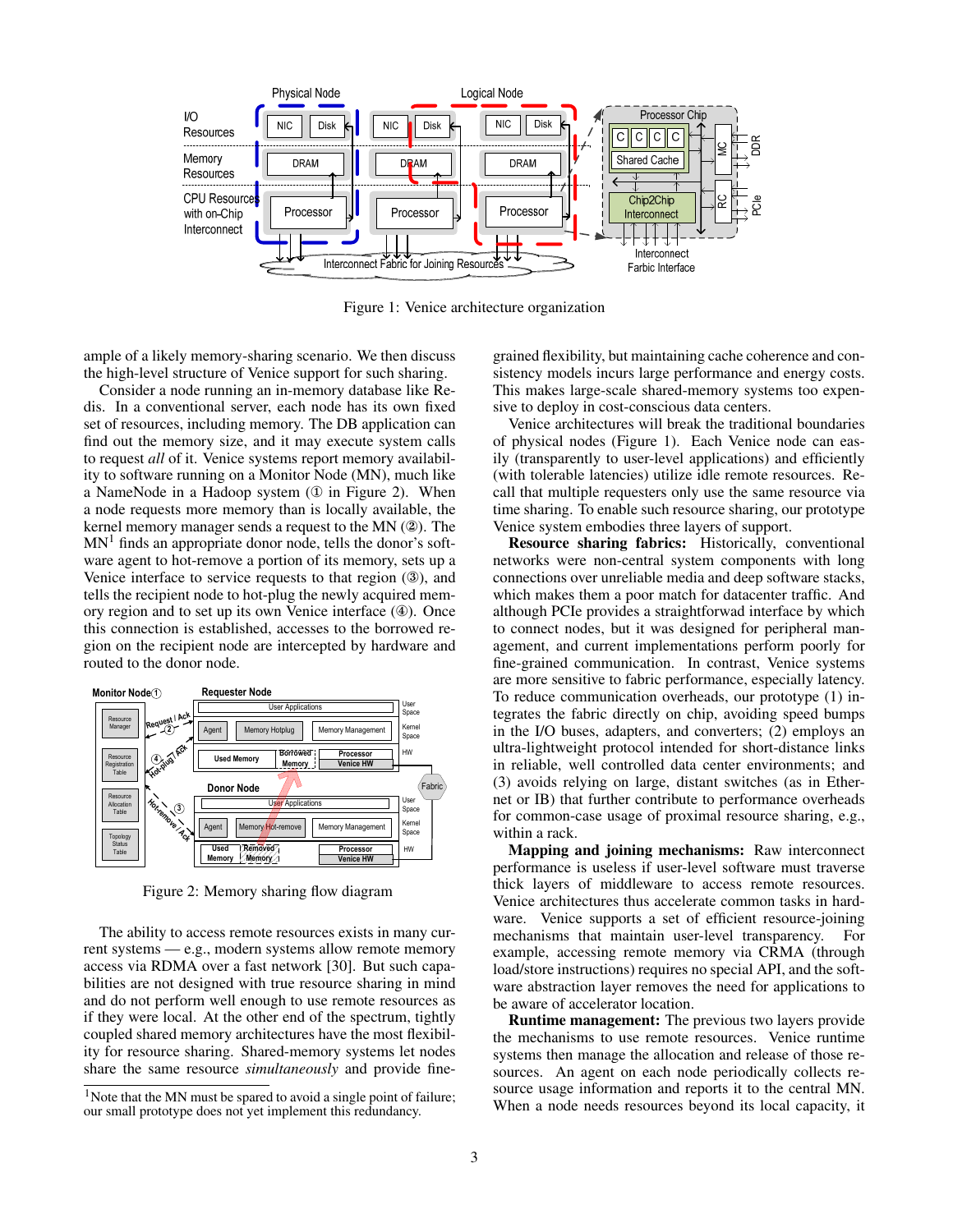sends a request to the MN, which selects appropriate donor nodes. We describe our prototype's current, skeletal runtime implementation in the next section, but broader analysis of the runtime design space is beyond the scope of this architectural discussion.

With these three enabling components, our Venice architectures can support at least two kinds of resource sharing: borrowing resources in independent nodes and accessing dedicated, "passive" resource pools, such as memory or IO boards. These capabilities allow single nodes to access larger scales of resources and enable more powerful and flexible resource provisioning within cloud architectures.

## 4. LATENCY ANALYSIS

Whether future servers can make efficient use of remote resources depends largely on the performance of the interconnect between participating nodes. Therefore we first perform a feasibility study to discover whether the latencies of today's high-performance interconnects (together with their software stacks) are low enough to support extensive crossnode resource sharing.

## 4.1 Limitations of Commodity Interconnects

We start with a legacy system of x86 servers connected by commodity interconnects such as 10Gb Ethernet and Infini-Band, based on which we build a set of software solutions to access remote memory<sup>2</sup>. We also build a semi-custom PCIe interconnect solution that supports direct remote memory access either via on-demand cacheline fills (Cacheline Remote Memory Access, or CRMA) or via swapping over the block device using DMAs. For all configurations, we provide 4GB local memory and execute the BerkeleyDB with a 6GB array and a random access pattern. The read-write ratio is set to 80-20, which is typical for OLTP databases. Fig. 3 shows execution times of the sharing configurations normalized to that of using only local memory.



Figure 3: Remote memory efficiency with commodity interconnects. Note that the PCIe CRMA configuration suffers from a crippling, but fixable, limit due to the commodity PCIe chip.

This comparison shows that accessing remote memory over commodity interconnects experiences varying degrees of slowdown compared to having all local memory. This is

due to the demanding access pattern stressing the interconnect — other, more forgiving applications or access patterns may tolerate the overheads of commodity interconnects better. Nevertheless, it is clear that commodity interconnects are not (yet) designed to support fast, random remote access: they incur overheads from multiple sources. Relying only on them to support inter-node resource sharing will greatly limit its efficiency, and thus its practicality.

## 4.2 Impact of Architectural Support

We next investigate the potential benefits of adding architectural support for remote resource access. We employ a second prototype platform (shown in Fig. 4) that consists of an array of Xilinx ZC706 boards [31], each equipped with an FPGA and ARM Cortex-A9 processors. The nodes run a complete software stack including the Linux OS (Linaro 13.09). We implement the interconnect fabrics in programmable logic, connecting the ARM processors via AXI buses with support for cache coherence.



Figure 4: Eight-node prototype connected by a 3D-mesh network

To accurately estimate the performance of target systems whose bottlenecks potentially differ from our prototype's, we use the programmable logic to allow us to set throughput caps and to insert delays to slow down relatively fast components. This gives us much more modeling acuity than simulation-based studies. For instance, when validating our prototype against an Intel Xeon E5620 server running the same workloads and software stack, the wall-clock times we measure are consistently about 1/16*th* those on the target machine (within 10% variation).

## *4.2.1 Impact of latency tolerance/reduction*

With this prototype we can emulate designs with more built-in support for reducing remote access latency. We contrast these designs with those that try to *tolerate* such latencies. In particular, we implement the design proposed in Scale-out NUMA, which uses a user-level asynchronous programming style over a Queue Pair (QPair) communication channel. Such latency tolerance works best with applications like PageRank that present few data dependencies among transactions.

Figure 5 compares the performance of several systems running PageRank and BerkeleyDB<sup>3</sup>. We start with a legacy

<sup>2</sup>For 10Gb Ethernet, we use remote memory as a swap partition via a vDisk driver in Linux. We use a similar setup for InfiniBand, leveraging its SCSI RDMA Protocol (SRP) to generate the virtual block device.

 $3$ For BerkeleyDB, we set up the client with 1000 transactions com-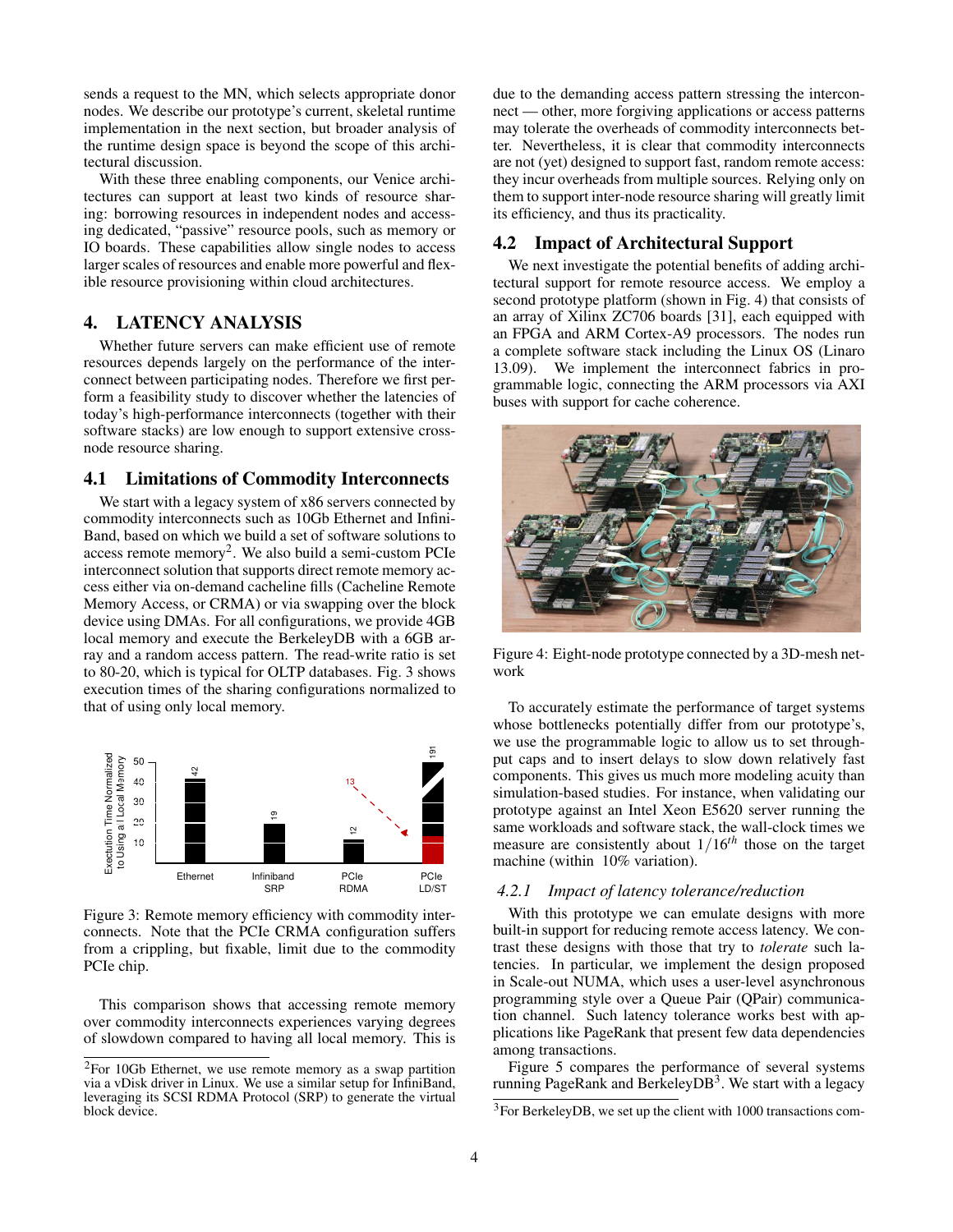configuration (labeled "off-chip QPair" in the figure) in which remote data is accessed through a QPair channel on an IB network. Next, we implement QPair support mechanisms on-chip (labeled "on-chip QPair") to reduce access latencies. In the third configuration, we rewrite the application to orchestrate the software-based asynchronous communication proposed in Scale-out NUMA [2]. In the next two configurations (labeled "off-chip CRMA" and "on-chip CRMA"), we add hardware to support cacheline fills from a remote node with off-chip and on-chip interface logic, respectively. For these configurations, the code needs no explicit communication, but instead it accesses remote memory as if it were local: once the connection is set up, cache misses to remote memory are automatically handled by the hardware. In all cases, the application uses a gigabyte of data in the memory of a remote node that is directly connected (i.e., without an intermediate router node). We normalize execution time of all configurations to a system having all memory local.



Figure 5: Relative performance of our system configurations

Our experiments show that when the algorithm permits, redesigning the communication pattern to hide latencies can deliver significant performance gains. PageRank's massive parallelism can be exploited to initiate multiple streams of communication in the background, thereby tolerating remote access latencies. In this case, performance is comparable to building off-chip support for cacheline fills from remote memory. When the cacheline fill support is integrated onchip, we see another performance boost (1.4x).

For BerkeleyDB, the asynchronous QPair shows very few performance benefits over legacy QPair. This is because the client must check the return status before processing the next query.

Based on these results, we conclude that hardware support for remote memory access is clearly worthwhile. First, the benefit is real. Even for applications with significant parallelism that can be exploited by a sophisticated software implementation, the performance with hardware support for memory access is still higher — with no extra application programmer effort.

Second, the support need not be complex. Note that remote memory access does not necessitate hardware cache coherence. We envision a "single-subscriber" model in which the OS/hypervisor of a physical node ensures that a region of memory is owned by a single node at any time.

The hardware support then amounts to address translation and packetization. In fact, the hardware cost of such support is less than that of on-chip QPair. A typical QPair implementation supports hundreds of queue pairs, each requiring around a dozen registers. This requires tens of kilobytes more SRAM than does CRMA. And the logic complexity (in terms of LUT counts) of QPair is about twice that of CRMA.

## *4.2.2 Impact of router delay*

In the experiments above, we directly connect the two nodes via an optical link. Our measurements suggest that the latency of the physical layer (PHY) is a significant, and sometimes dominant, component of overall transaction latency. This means that when the interconnection between two resource-sharing nodes relies on an indirect network with an external router (which is typical for datacenters), the additional hop should noticeably increase end-to-end latency. To understand the impact on performance, we repeat the experiment with a router inserted between the two nodes. Figure 6 shows performance results for this configuration.



Figure 6: Performance impact of off-chip router delay

Obviously, the impact of additional router delay is greater for higher-performing configurations. The only exception is when the code already hides latency well via asynchronous programming. For configurations supporting CRMA, the impact of going through an external router is large (over 20%). Given this, direct chip-to-chip communication will be a desirable feature for direct remote memory accesses.

To recap, our end-to-end performance evaluations (of real hardware) show:

- 1. Commodity interconnects, especially those with relatively thick protocol stacks, still limit performance of extensive cross-node resource sharing. Using remote resources over commodity interconnect is an order of magnitude slower than using local resources.
- 2. Additional architectural support for high-performance communication can be very effective, bringing remoteaccess penalties down to much more tolerable levels  $(e.g., 2-3\times).$
- 3. For remote resource usage to be highly effective, latency reduction is crucial. Application-level latency tolerance is effective for some workloads, but not all.
- 4. In our opinion, reducing latency requires on-chip support for remote access, and it probably requires support for direct interconnections.

posed of five random queries (four gets and one put). The server stores the records in remote memory. When a query arrives, the key is used to look up the address of the corresponding record.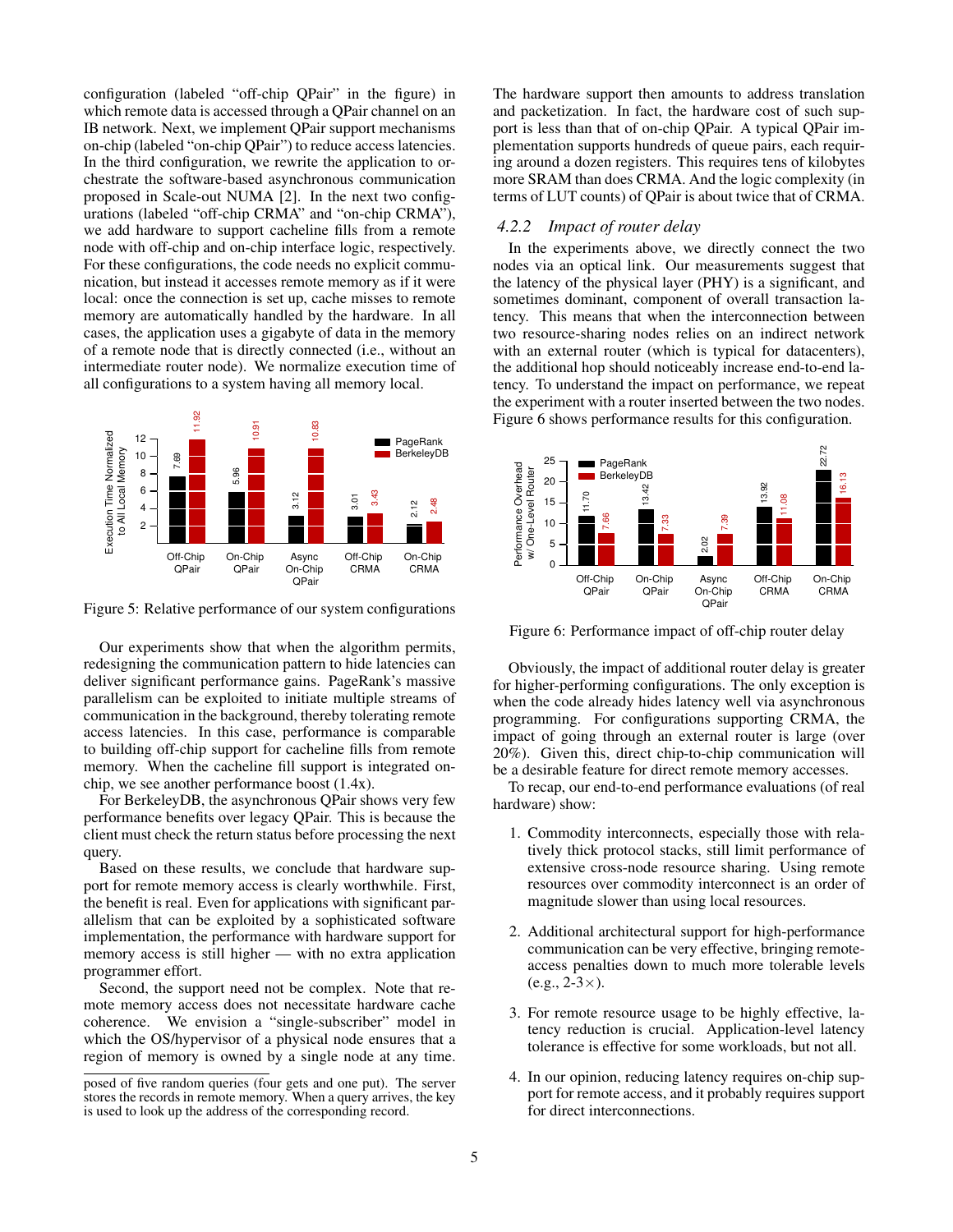These observations motivated a number of elements in the design of Venice that reduces access latency of remote resources. We describe our design next.



Figure 7: Fabric structure

## 5. OUR VENICE DESIGN

Recall that Venice represents a family of architectures, allowing much flexibility in individual implementations. Here we describe the details of the initial implementation the we designed as a vehicle for design-space exploration.

## 5.1 Resource-sharing fabrics

The interconnect forms the foundation of Venice architectures. Its performance — in terms of both latency and bandwidth — directly impacts the effectiveness of resource sharing. We therefore integrate the Venice interconnect directly into the processor to avoid the overhead of going through additional chip interfaces, I/O hubs, and/or adapters. We embed the switch to allow direct chip-to-chip communication without relying on intermediary switch modules. Section 7.3 discusses the costs of such integration. Of course, external switch modules are still important for scalability.

#### *5.1.1 Fabric structure*

Figure 7 shows the structures of the IC and protocol. The Venice prototype supports basic flow control and error correction. It can also support emerging features such as flowbased QoS for software-defined networks, but these are beyond the scope of this discussion. The aforementioned functionalities are implemented in its *Control Center* and the transport, network, datalink, and physical layers. We discuss these layers bottom-up.

Datalink and physical layers. The datalink and physical layers support multiple I/O ports. The datalink is responsible for point-to-point reliable transmission. We use credit-based flow control to prevent buffer overflow at the receiver. Error detection with Cyclic Redundancy Check (CRC) on the receiver side and a corresponding replay mechanism on the sender side guarantee packet correctness.

Network layer. A main design decision was to make the fabric capable of operating in a "switchless" mode for direct chip-to-chip communication. By not traversing faraway central switch modules, this mode provides low-latency and low-power communication to neighboring nodes. The benefits justify the reasonable hardware implementation costs

with respect to pin requirements, on-chip real-estate, power, and design complexity.

We believe the on-chip switch will be of low dimension: first, the chip will be pin-limited, which makes it difficult to support namy wide channels, and second, we expect Venice to be most cost-effective when sharing resources within a small diameter. For more remote sharing, an external, high-dimension switch module can complement the on-chip switch.

## *5.1.2 Remote access channels*

To ensure that raw fabric performance is not masked by an inefficient software stack, we support multiple mechanisms for giving user-level applications direct access to remote resources. Venice's transport layer mechanisms consist of a CRMA channel, an RDMA channel, and a QPair channel. As suggested by the name, the light-weight CRMA channel supports remote memory accesses via direct load/store instructions. The RDMA channel is more suitable for largevolume data movement. And the QPair channel supports user-level, socket-based communication. Each channel has its own address window in local memory, and thus Venice implements a *Remote Address Mapping Table* (RAMT) and a *Transport-Layer TLB* (TLTLB) (Figure 7) to facilitate address translation.

CRMA channel. Remote memory access in Venice is set up by software on both the local (recipient) and remote (donor) nodes. The local node first allocates address space for remote memory blocks. It then sends the donor node a memory-sharing request specifying the amount of memory needed. After the handshake with the remote node, it creates an entry in the RAMT (Figure 8). The remote node creates a matching entry in its own mapping table. When the processor issues a memory request to an address in the RAMT, the CRMA channel captures, packetizes, and sends it to the donor. Finally, either of the nodes may initiate a stop-sharing request to its counterpart. Relevant entries from the RAMTs in both nodes are invalidated after proper cleanup.



Figure 8: Remote address mapping/routing tables

RDMA channel. Whereas the CRMA channel serves cacheline requests (fetches or writebacks) triggered by in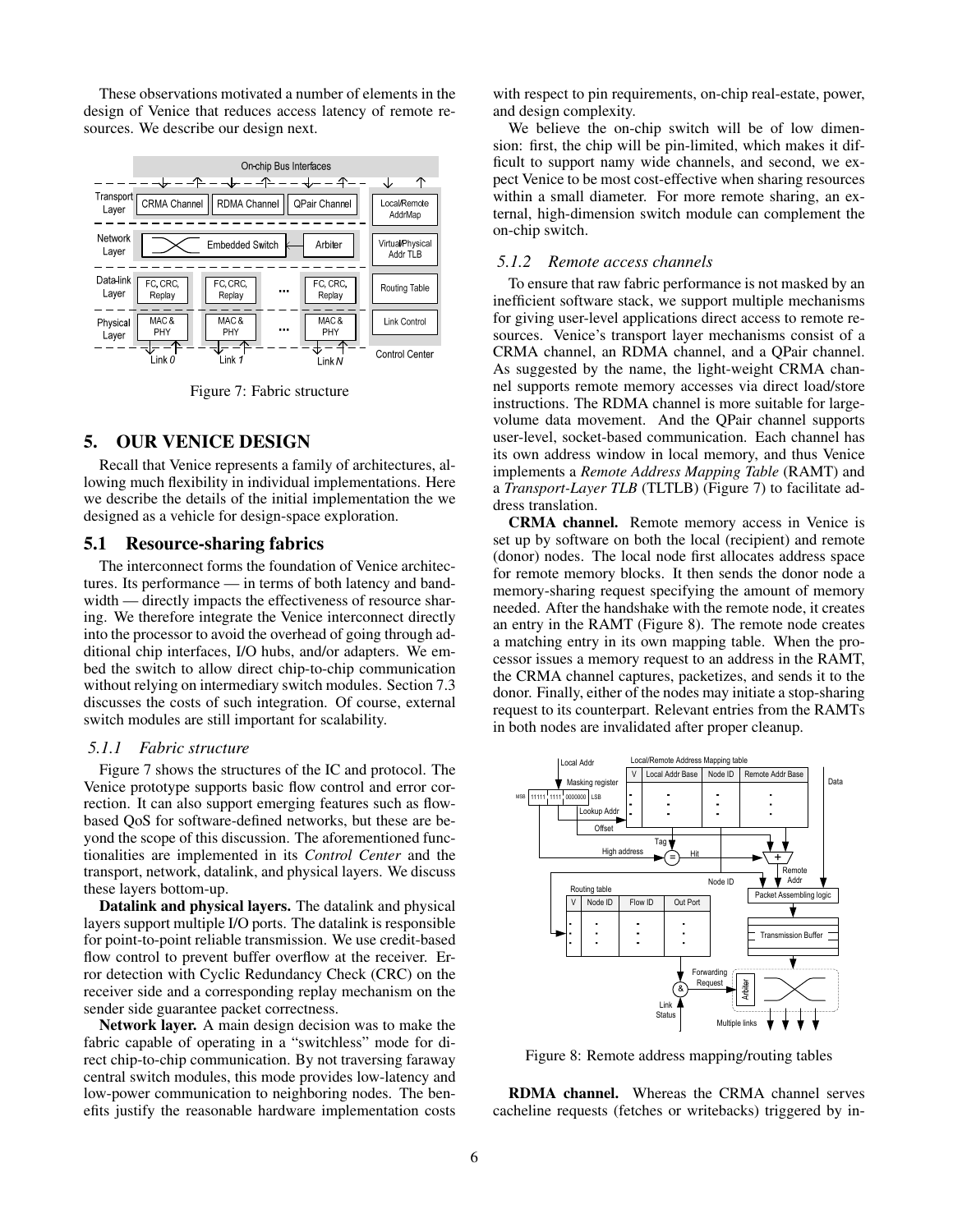dividual memory instructions, the RDMA channel handles software-initiated DMA requests with remote memory as the source/destination. State machines and control registers divide the memory region into chunks for packetization.

QPair channel. Venice's QPair mechanism is a bidirectional channel between two communicating threads. Once established, data written into the local send queue will be delivered to the counterpart's receive queue. The benefit of the QPair is that the well defined, low-level queue management maps well to hardware state machines. This frees up the CPU and transfers efficiently large blocks.

#### *5.1.3 Inter-channel collaboration*

Based on our experience with the prototype, we find all three channels to be necessary, even though any one channel can mimic the functionality of others. In particular, the CRMA channel is most efficient when the access pattern is random (as for in-memory databases) or the communication granularity is small. We therefore implement an adaptive communication library that makes intelligent decisions about channel choices based on communication demands and that allows channels to supplement each other. This means that the channels are no longer independent entities: packets may arrive out of order, necessitating a sequence number (something we learned the hard way).

Consider credit-based flow control, which is widely used in communication systems like the Sockets Direct Protocol (SDP) over InfiniBand. Credits indicate the number of available buffers at the receiver. Before each transmission, the sender checks the credit and only continues the transfer (and decrements the credit) when there are enough buffers available. In a traditional design, flow-control packets are transmitted through a QPair channel just like data packets. However, the relatively long latency for these small packets brings down link bandwidth utilization. We thus propose to send flow-control packets through the CRMA channel to reduce the latency for updating credits, which we store in a separate memory region. These flow-control packets are overwriteable and irrelevant to data packets, allowing us to simplify the collaboration between the channels.



Figure 9: Credit packet transmission via OPair and CRM

#### 5.2 Resource-sharing mechanisms

Venice is comprised of several kinds of hardware sources, including computing resources (CPUs, GPGPUs, and accelerators), memory, disk, and other IO devices. Programming models like Hadoop, MPI, sockets, or PGAS languages provide good support for using remote CPU and disk resources (e.g., via NFS or NAS). Using remote memory, accelerators, and other IO devices is more challenging, since their use often imposes stringent requirements on the performance of the sharing mechanisms. These challenges are exactly what Venice architectures are intended to address.

We provide software mechanisms that closely mesh with the hardware to complement the Venice architecture. These mechanisms follow three general design guidelines:

- To enhance programmer productivity, we keep resource joining as software-transparent as possible. Applications are concerned only with allocating the resources they need, without regard to their whereabouts.
- To maximize portability, we leverage existing (Linux) interfaces to enable remote resource access.
- To maximize efficiency, the software and hardware are tightly coupled and highly optimized.

#### *5.2.1 Using remote memory*

Nodes report idle memory regions to the MN, after which remote nodes may request them. On such a request, a region is removed from the control of the local OS and managed henceforth by the recipient node. The functionality of removing a memory region from the view of the software is already supported by Linux.

Direct remote memory access. Perhaps the most usertransparent use of remote memory is to treat it as ordinary local memory. To do so, we need to present the remote region to the (local) OS, for which we use the Linux memory hot-plug mechanism. Figure 10 illustrates this process. Initially (step 0), both Node A and Node B contain 4GB physical memory, of which 1GB (high addresses in the figure) in Node A is reported as available to share. In step 1 of allocating this memory to Node B, the region is hot-removed and no longer visible to software on Node A. In step 2, Node B uses hot plugging to create the illusion of additional memory. The Venice hardware on both nodes is configured so that accesses to the new address region on Node B (0x1 0000



Figure 10: Direct remote memory access

Remote memory as swap space. We implement a highperformance virtual block device to interact with remote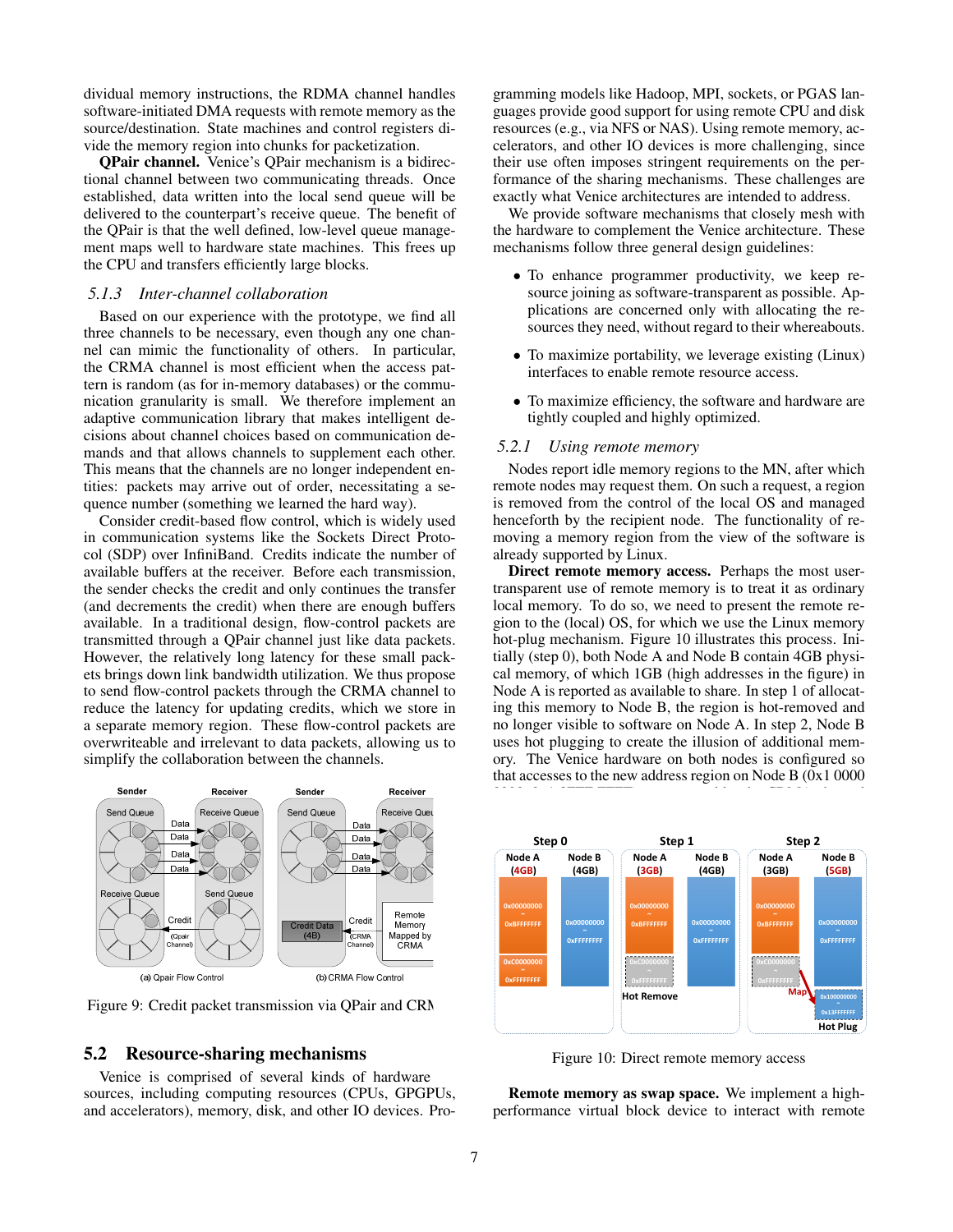memory used for page swapping. To reduce interrupt overheads, our device driver uses double buffering to interact with descriptors for RDMA transactions. The driver can use memory regions from multiple nodes by presenting them as multiple block devices.

#### *5.2.2 Using remote accelerators*

Sharing accelerators can improve utilization and reduce over-provisioning in a data center environment. To maintain transparency for user applications, Venice abstracts accelerators as message-passing mailboxes (implemented as buffers pinned in memory), as shown in Figure 11. A mailbox contains: (1) a request buffer for storing executables to run on the accelerator, (2) an input data buffer, (3) a return data buffer, (4) a task start flag, and (5) a completion flag. A kernel thread running on the donor node processes the mailbox and launches tasks on remote accelerators on behalf of recipient nodes.

Venice provides an optimized communication path for donor accelerators that are exclusively shared with one recipient. The accelerator access interface (memory-mapped buffers and control registers) is exclusively mapped to the recipient node similarly to how a memory region is shared. The recipient directly manipulates the accelerator input and output buffers, which improves efficiency on both nodes.

As a concrete example, when an application needs accelerators, it uses our API to invoke library calls that request accelerator(s) from the resource management middleware (running on the monitor node). The management middleware makes information about each allocated accelerator including node ID and mailbox base address — available to the library.



Figure 11: Using remote accelerators

Figure 11 shows an example in which an application on Node 0 receives two FFT and one crypto accelerator. Accelerator details are abstracted away from the application, which merely sends requests through the library. The library handles all details, including dispatching tasks using the right channel to send to each accelerator mailbox.

#### *5.2.3 Using remote NICs*

Venice supports dynamically leveraging remote NICs to increase network bandwidth for network-bound applications (or even application phases). Figure 12 shows our IP-over-QPair interface (labeled VNIC in the figure) that enables TCP/IP traffic to seamlessly traverse the QPair channel. Specifically, we have developed a pair of drivers (front-end and back-end) to emulate the NIC. The drivers share a MAC address. If Node 0 wants to use the NIC on Node 1, the Node 0 front-end driver presents the NIC interface to applications, and the Node 1 back-end driver forwards packets to the real Node 1 NIC via the software network bridge. The Linux network bonding mechanism combines the local and emulated NICs on Node 0 to create a single, virtual network interface. One hardware QPair services each IP-over-QPair connection.



Figure 12: Using remote NICs

## 5.3 Resource-management runtime

Recall that Venice systems include three layers. The design of the third, the runtime system, is a broad topic involving interactions among reliability, scalability, QoS, and various policy choices in resource allocation and optimization. Exploring this rich design space falls outside the architectural discussion presented here, and much of it belongs to future work. Our Venice prototype will facilitate that exploration.

To set up sharing, we implement a skeletal version of the management runtime, which we describe here. The global view of available resources, their allocation status, and the status of system components (e.g., links) is maintained by three tables in the MN.

- 1. The *Resource Registration Table* (RRT) tracks available resources in the rack. The RRT contains metadata for each resource, including address, size, and capabilities. A daemon process in each node collects availability information and periodically reports to the MN, serving as a heartbeat for the MN to infer node status.
- 2. The *Resource Allocation Table* (RAT) tracks all allocation records. The RRT and RAT give the MN a global view of available resources.
- 3. The *Topology Status Table* (TST) tracks fabric link status. The daemon tests and reports the status of the Venice fabric links on every heartbeat.

With this information, the MN responds to requests for remote resources by allocating from the most appropriate donor nodes. The allocator should consider distance between potential donor and recipient, the nature of the sharing (and thus bandwidth demand), and existing traffic over involved links. Given the scale of our prototype, our current algorithm only considers distance. Note that it is possible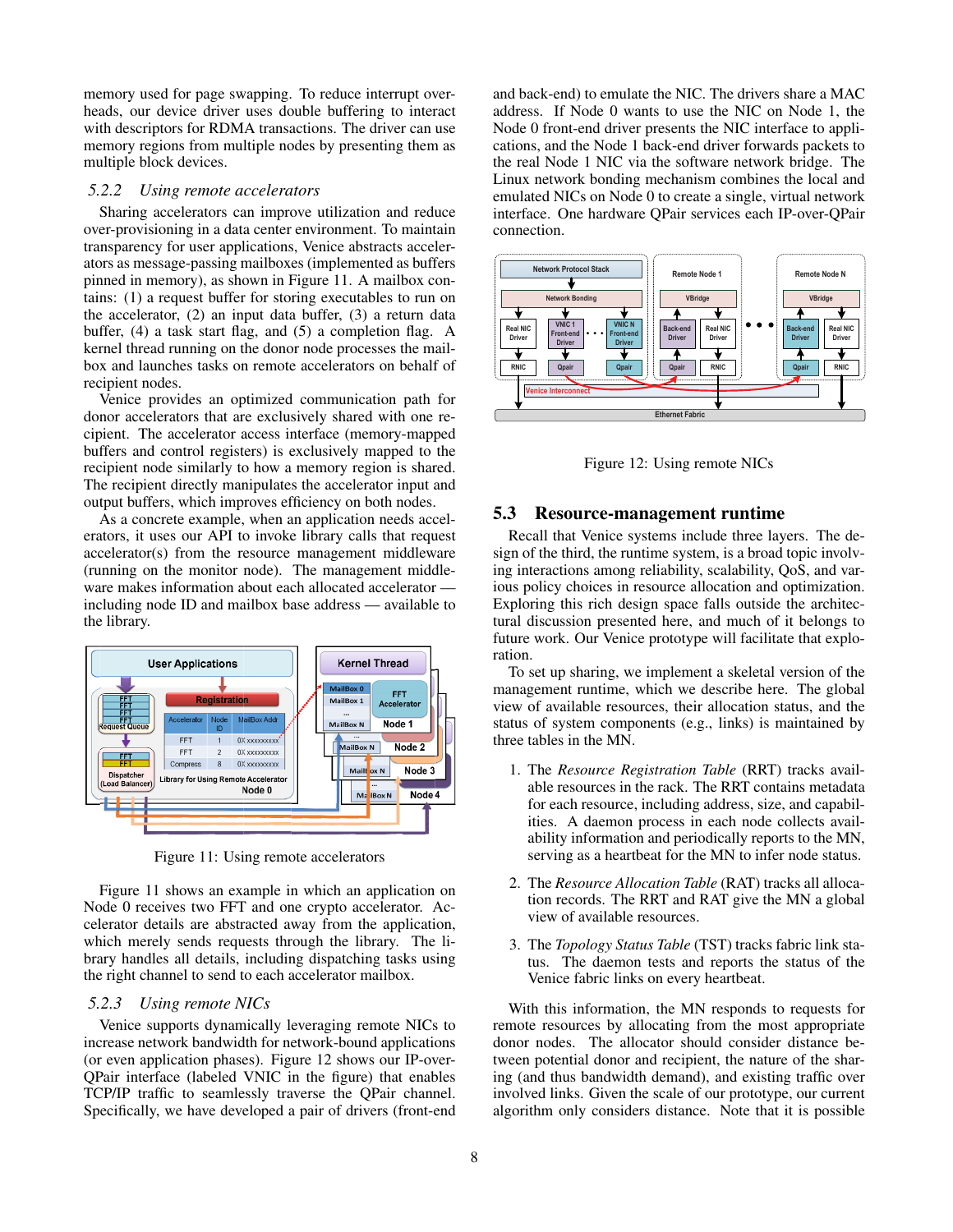for MN records to be stale, allowing it to ask for more idle memory than are currently available. We employ handshake and retry mechanisms to address this.

# 6. EXPERIMENTAL METHODOLOGY

Our experimental analysis primarily relies on our hardware prototype, as shown in Fig. 4. With the prototype system, we can expose hidden technical issues that will inform the design of subsequent Venice systems. In contrast, a conventional simulation-only approach only models performance effects (rather than actually carrying out actions), and thus inherently ignores unforeseen interactions (and fails to shed light on the unavoidable uncertainties in interactions among the many parameters). In addition, the prototype allows us to observe long-term behavior in production-scale application scenarios. Indeed, comparing our simulation results from sampled execution [32] with those from complete simulations (costing thousands of hours) reveals discrepancies of up to  $6.6 \times$  in performance gains. Prototype measurements agree with full-length simulations much more closely, with the remaining difference probably being due to the OS (our simulations are user-mode only).

Table 1 shows the configurations for our evaluations. Our workloads include Hadoop [33] and Spark [34] applications from BigDataBench [35], Graph500 [36], and an in-memory database [37]. We use FFT [38] and Iperf [39] to study specific components in greater detail.

| <b>Hardware Parameters</b>   |                                                     |
|------------------------------|-----------------------------------------------------|
| System                       | 8 nodes, 3D mesh                                    |
| Nodes                        | Xilinx ZC706, Linux (Linaro 13.09)                  |
| Processor                    | ARM Cortex-A9, 667MHz                               |
| Memory                       | 1GB SODIMM (active)                                 |
| Fabric                       | Parallel/serial clock 125MHz/5GHz,                  |
|                              | P2P latency 1.4 $\mu$ s, bandwidth 5Gbps $\times$ 6 |
| <b>Big Data Applications</b> |                                                     |
| Hadoop                       | Grep, 9.7GB Dataset                                 |
| Spark                        | Connected Components (CC),                          |
|                              | 8192 nodes, 21461 edges                             |
| Graph500                     | R-MAT scale 22, R-MAT edge factor 14                |
| Inmem DB                     | Redis w/ 1-2.5GB memory                             |
|                              | Berkeley DB w/ 1GB dataset                          |
| <b>MySQL</b>                 | $400M$ entries $\times 64B$ dataset                 |
| PageRank                     | vertices 1488712, edges 8678566                     |
| <b>Other Benchmarks</b>      |                                                     |
| SPLASH <sub>2</sub>          | FFT 512MB input                                     |
| IPerf                        | 4-256B packets                                      |

Table 1: Platform configuration

# 7. EVALUATION RESULTS

We perform quantitative experiments to better understand resource sharing on Venice. Specifically, we conduct three case studies of sharing different types of remote resources. We then analyze several architectural design decisions. Finally we discuss hardware cost.

## 7.1 Resource-sharing case studies

Leveraging remote memory. We construct a mini datacenter system to run a (near) real-world workload consisting of a database query service running in parallel with several instances of Spark's Connected Components (CC). Figure 13 shows the six-node system, which includes two x86 servers and four nodes of our Venice prototype.



Figure 13: Our mini data-center system

One x86 server runs MySQL [40], and one of the Venice nodes runs the Redis [41] in-memory database service that works as key/value cache. The MySQL database and the Redis server collaborate to create a typical web-service architecture. When the application server receives a query from the clients, it first checks the Redis server for a match. Only upon a miss will the database server be accessed. The other x86 server works as an internet client issuing online query requests, dispatches queries, and collects results. The remaining Venice nodes run CC graph analyses, which mimics a situation where nodes with CPU-intensive workloads can contribute other resources such as memory.

To see the effect of Redis server using remote memory, we keep only a minimum amount of local memory (50MB) for Redis to start properly. The rest of the memory is provided by donor nodes. We measure a few configurations with different amount of remote memory (in 70MB increments). All execution time is measured after propoer initialization and warmup. Figure 14 shows performance for 10000 random queries as we vary the total amount of memory.



Figure 14: System performance

As we can see, the Redis hit rate clearly improves with increases in memory resources, which is the major reason of performance improvement. The corresponding execution times decrease from 11900s (with 70MB memory) to 758s (with 350MB), a 15.7x performance improvement. When contrasting the performance using remote and local memory, we can see that there is very slight difference, because the time spent on missed queries dominates the overall execution time. When the miss rate decreases to near 5% (the last set of results), the benefit of having memory being local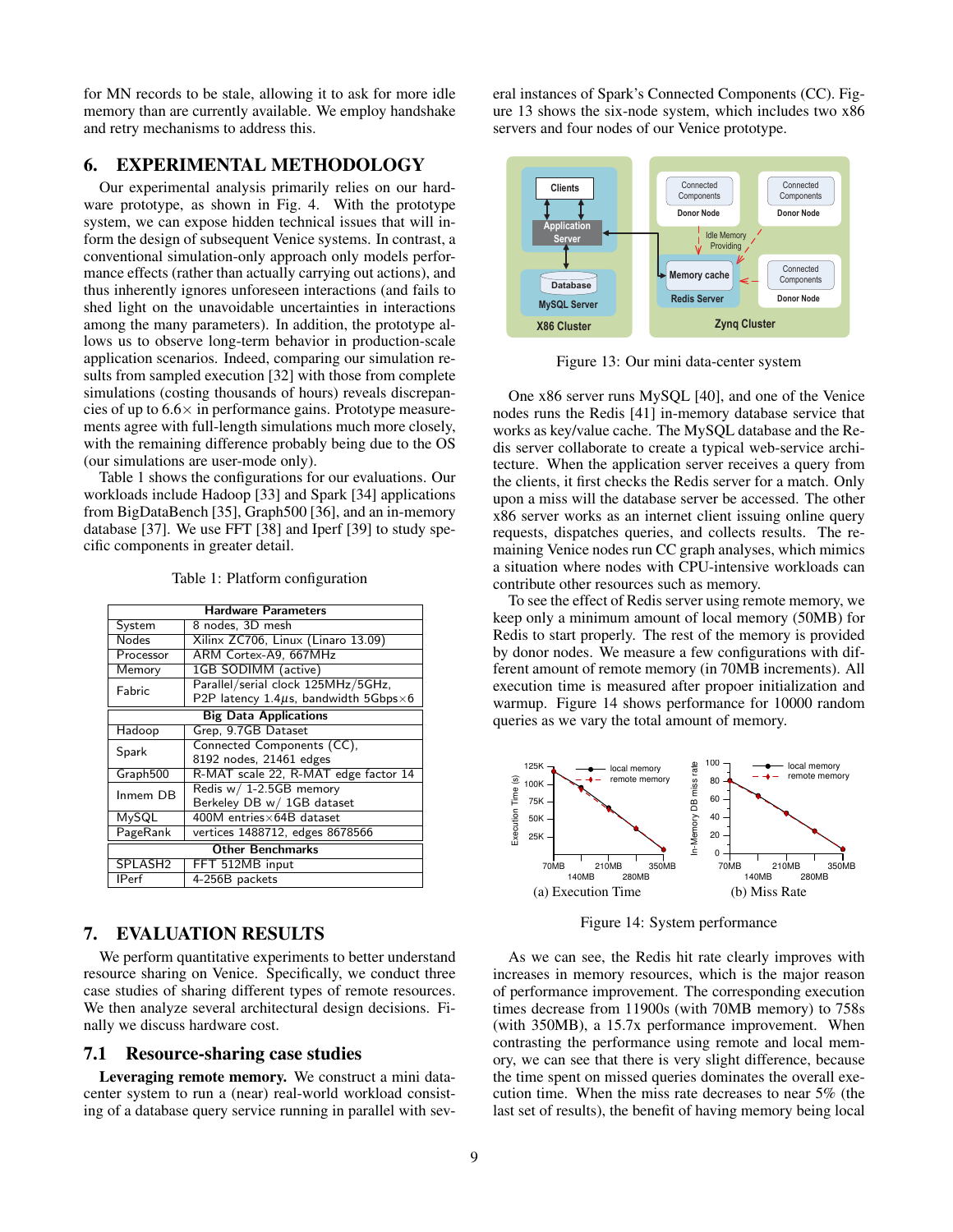(7% faster) is more visible. We note that the performance impact to the workload running on doner nodes (CC) is negligible because the memory traffic caused by remote sharing is insignificant.

Figure 15 compares performance of accessing remote memory either directly (through the CRMA channel) or as swap space via the RDMA channel. For reference, we also show performance when local memory is big enough (ideal), or when the portion of remote memory is supplied by swapping to local storage as is the conventional case.



Figure 15: Remote memory access performance with 75% remote memory and 25% local memory. All results are normalized to the case where local swapping is needed to supply memory capacity.

We make three observations. First, memory is a critical resource. If swapping (to local storage) is avoided by adding sufficient local memory, performance can be orders of magnitude higher. Second, with the high-efficiency support of Venice, remote memory can be quite effective. Relative to using all local memory, the slowdown is limited to 1.03x to 2.5x. Compared to the costly resource overprovisioning, sharing nearby resource can be much more cost-effective. Finally, applications have different access locality: some favor direct fine-grain access to remote memory, while others benefit more from page-level swapping. The difference in speed between the two modes is non-trivial (up to  $6.8 \times$ ). This shows the utility of supporting different modes.

Leveraging remote accelerators. Hardware accelerators that execute special (offloaded) computations are common resources in modern systems. Most of these devices are designed to only accelerate portions of typical workloads. As such, some are likely to be most efficient as shared resources. To analyze the impact of the Venice communication substrate when sharing acclerators we implement SPLASH2 [38] FFT on a Xilinx board (XFFT) and compare the effects of using the accelerators locally or remotely through Venice. Figure 16a summarizes performance results normalized to those for using a local accelerator. Performance improves almost linearly with the number of accelerators, indicating that Venice introduces insignificant overheads throughout the entire system stack.

Leveraging remote NICs. Figure 16b shows performance for sharing remote I/O devices. We use the iPerf toolset to measure bandwidth when using remote NICs. For clarity, we focus on two representative configurations (sending tiny, 4B packets and larger, 256B packets) and only show observed throughput. Venice overhead is noticeable for the tiny packets. With three remote NICs, effective utilization of available bandwidth is around 40%. Utilization



Figure 16: Performance benefits of sharing remote accelerators and NICs. LA and RA (LN and RN) stand for local and remote accelerators (NICs), respectively.

for more "normal" 256B packes quickly rises to about 85%. This again confirms that when sharing nearby resources over Venice, the system imposes insignificant overhead for all but the most fine-grain communication patterns.

Note that all these studies are limited by the scale of our prototype. Studying the effects of sharing faraway resources or sharing multiple resources that may cross paths with one another is part of future work, as is studying the effects of queuing delay from potential bottlenecks (such as the Monitor Node).

## 7.2 Analysis of multi-modality

Venice supports three transport channels each of which can emulate the functionality of the others when coupled with software support. The reason to include all three is to ensure highest efficiency in supporting different access patterns.

Figure 17 illustrates this point by comparing performances for applications using remote resources over different channels. For clarity, measurements are normalized to those with the highest performance. The figure shows that different situations benefit from different channels, and none of the channels can be efficiently replaced by another.



Figure 17: Performance comparison of resource sharing over three different channels

Having three channels optimized for different communication patterns also allows Venice to deliver better performance by using channels collaboratively. Figure 18 shows the impact of using the CRMA channel to facilitate creditbased flow control for communications over the QPair channel. Effective bandwidth of the QPair channel improves from 28% to 51%, depending on packet size. Improvement is greater for small packets.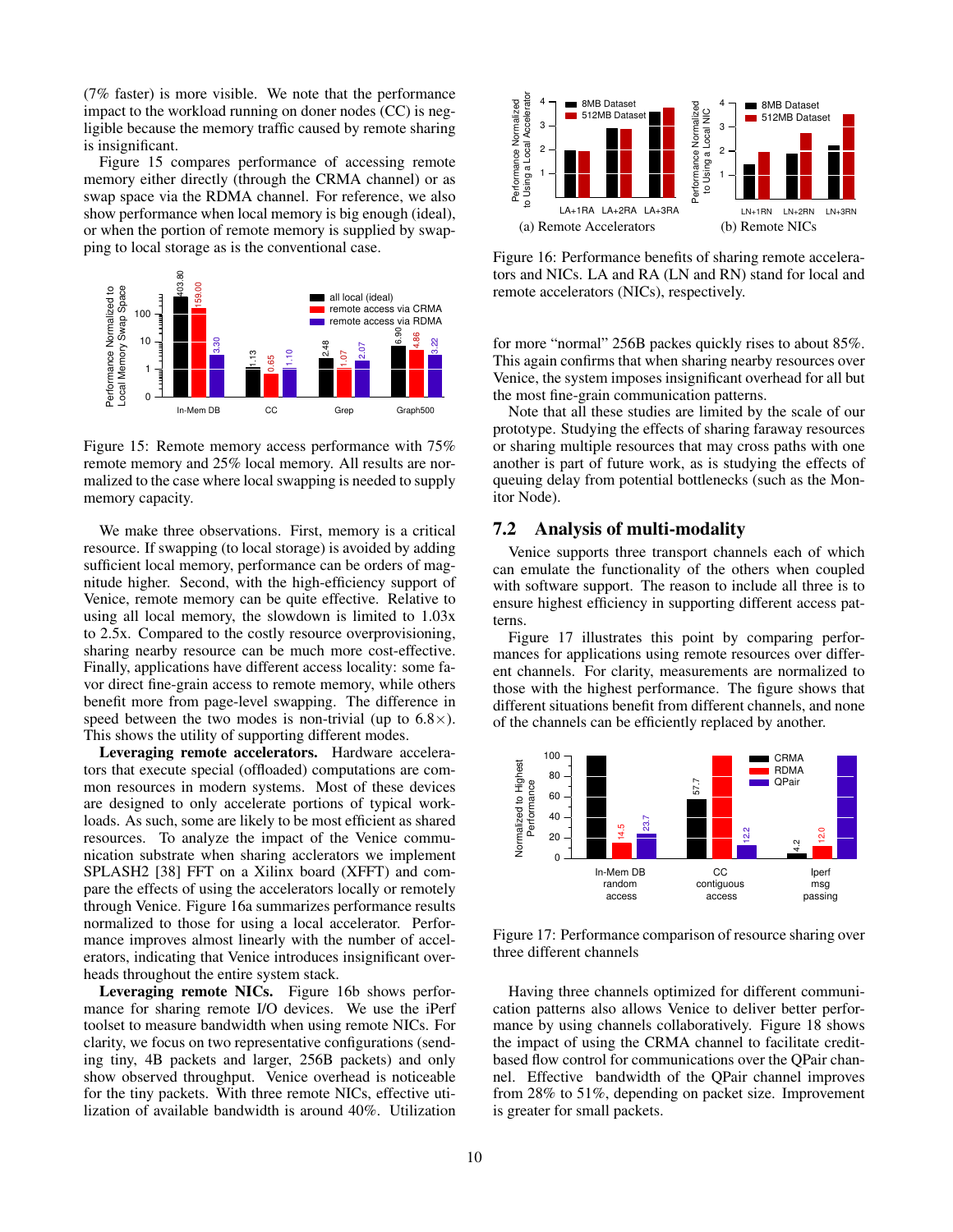

Figure 18: Bandwidth improvement through synergistic operation

## 7.3 Hardware and programming cost

In a typical implementation, we expect the Venice substrate to support a low-dimension network with a few pins per channel, where each channel delivers around tens of gigabits per second. Our prototype thus includes a custom radix-7 switch plus the three transport layer channels.

Except for the physical layer (PHY), our design is fully synthesizable, and we implement it in Global Foundries 28nm technology with SPG [42], a standard Synopsys ASIC design flow. We use the Synopsis Design Compiler for logic synthesis and the IC Compiler for floorplanning, placement, clock-tree synthesis, and routing. Evaluation results show that the logic can run at 1GHz for the typical corner. Results from EDA tools report a 2.73  $mm^2$  total layout area and 32KB total SRAM. And we estimate the area of PCIe Gen4 x1 PHY as 0.5 *mm*<sup>2</sup> , which makes the total area of PHYs about 3.5 mm<sup>2</sup>. For comparison, note that die sizes of Haswell-EP processors range from 300*mm*<sup>2</sup> (8 cores) to 600*mm*<sup>2</sup> (18 cores) at a 22nm technology [43]. The architectural support for Venice thus imposes an insignificant area cost (about 2% of the total chip).

## 8. CONCLUSIONS AND FUTURE WORK

We propose Venice architectures to break though the hardware boundaries of traditional physical nodes. In these architectures, nodes can easily and efficiently use remote idle resources according to the dynamic workload requirements. Three key techniques enable this: a tightly-coupled internode fabric, efficient transport-layer mechanisms for joining resources, and an intelligent runtime to manage resources. Here we focus on the first two layers of hardware support.

From our initial case studies and control experiments, we make the following observations:

- 1. Our results indicate that resource sharing is a promising feature in data center architectures.
- 2. Different workloads have different access patterns. For high efficiency, we explore three separate channels to facilitate the access behaviors. We find the three channels to have their own strengths, and it is difficult to substitute one for another without hurting performance. Moreover, the presence of all three channels allows synergistic optimizations in the implementation.

3. Venice architectures can be built at reasonable cost. With further design-space exploration and system optimization, we believe sharing-centric architectures will ultimately be much more cost-effective than statically resourced designs.

Many issues require further exploration to Making resource-sharing robust requires further exploration of many issues, including reliability, scalability, and QoS. Our results point to promising directions for further optimization — for instance, an intelligent runtime is crucial, as distance, topology, and traffic all affect the desirability of co-opting a remote resource. Our maturing prototype serves as a valuable vehicle to support these studies.

## 9. ACKNOWLEDGMENT

This work was partly supported by the Huawei High Throughput Computing Program for Data Center 3.0 Architecture establishment, and the prototypes in this work are our preliminary efforts to evaluate the key features of Data Center 3.0 [44], such as the optical interconnect and the Pooled Resource Access Protocol (PARP). It was partly supported by the National Science Foundation of China under grant No. 61402439, No. 61402438, and No. 61522212. It was partly supported by the National Science Foundation under grants No. 1217662 and 1514433 and by the Chinese Academy of Sciences President's International Fellowship Initiative under grant No. 2015VTB053. We thank the anonymous reviewers for their valuable comments and suggestions.

## 10. REFERENCES

- [1] T. Benson, A. Akella, and D. Maltz, "Network traffic characteristics of data centers in the wild," in *Proc. 10th ACM SIGCOMM Conference on Internet Measurement*, pp. 267–280, Nov. 2010.
- [2] S. Novakovic, A. Daglis, E. Bugnion, B. Falsafi, and B. Grot, "Scale-out NUMA," in *Proc. 19th International Conference on Architectural Support for Programming Languages and Operating Systems*, pp. 3–18, Mar. 2014.
- [3] Mellanox, "Infiniband Performance." http://www.mellanox.com/page/performance\_infiniband.
- [4] Y. Durand, P. Carpenter, S. Adami, A. Bilas, D. Dutoit, A. Farcy, G. Gaydadjiev, J. Goodacre, M. Katevenis, M. Marazakis, E. Matus, I. Mavroidis, and J. Thomson, "EUROSERVER: Energy efficient node for European micro-servers," in *Proc. IEEE Euromicro Symposium on Digital System Design*, pp. 206–213, Aug. 2014.
- [5] J. Laudon and D. Lenoski, "The SGI Origin: A ccNUMA highly scalable server," in *Proc. 24th Annual International Symposium on Computer Architecture*, pp. 241–251, June 1997.
- [6] D. Lenoski, J. Laudon, K. Gharachorloo, W.-D. Weber, A. Gupta, J. Hennessy, M. Horowitz, and M. Lam, "The Stanford Dash multiprocessor," *Computer*, vol. 25, pp. 63–79, March 1992.
- [7] ScaleMP, "Versatile SMP (vSMP) Architecture." http://www.scalemp.com/technology/versatile-smp-vsmparchitecture/.
- [8] K. Li and P. Hudak, "Memory Coherence in Shared Virtual Memory Systems," *ACM Transactions on Computer Systems*, vol. 7, pp. 321–359, Nov. 1989.
- [9] C. Amza, A. Cox, S. Dwarkadas, P. Keleher, H. Lu, R. Rajamony, W. Yu, and W. Zwaenepoel, "TreadMarks: shared memory computing on networks of workstations," *Computer*, vol. 29, pp. 18–28, Feb. 1996.
- [10] J. Oleszkiewicz, L. Xiao, and Y. Liu, "Parallel network RAM: effectively utilizing global cluster memory for large data-intensive